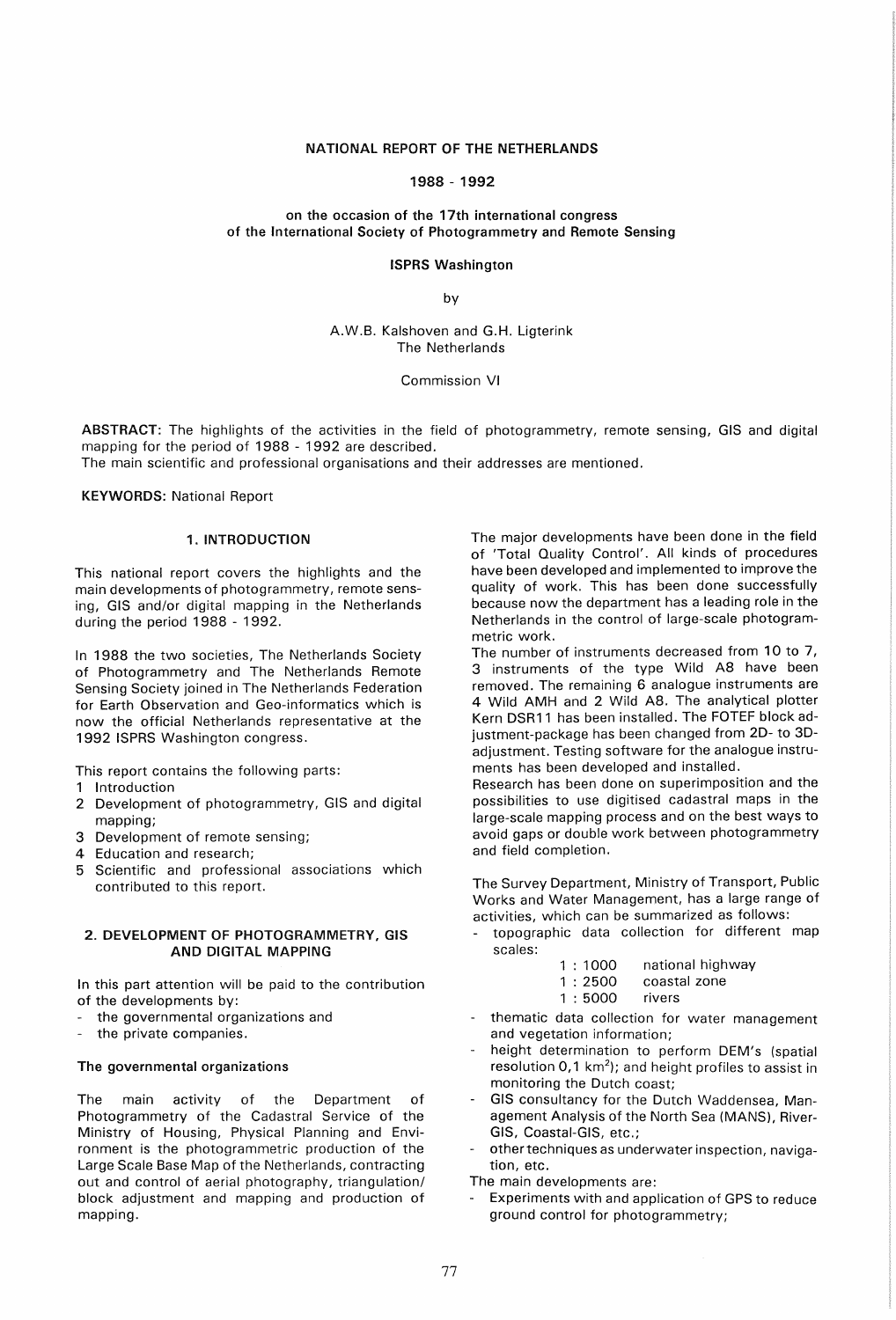- Laser altimetry for monitoring coastal areas;
- Digital photogrammetry in practice:
	- . experiments on and implementation of digital Comparator Correlator System to automate aerotriangulation;
	- . experiments and evaluation on commercially available digital matching techniques for automatic DTM collection.

Topographic Service of the Ministry of Defense ('Topografische Dienst Nederland' - TDN), Emmen. TDN is a governmental organization and resorts under the Ministry of Defense.

The main goal of the TDN is to have all topographic information, digital (vector) by the end of 1997.

This means, that 3 main databases (1:10.000, 1:50.000 and 1:200.000) will be build up, from which all map series will be derived.

In the period of 1988 - 1992 the maps of approximately 60% of the Netherlands were revised. Furthermore the main database 1 :250.000 was updated and a database 1:500.000 was derived from it.

Also the road database 1 :500.000 has been updated and a start was made to extend this database to a full topographic database by adding other features (e.g. hydrography, built-up areas).

In 1991, the production of the third and largest scale database (1:10.000) was started.

The main source of information is black and white aerial photography at the scale 1: 18.000. Every year 18% of the Netherlands is photographed and every three years there is a complete coverage (next in 1992).

The switch-over from analog to digital map production, which had a modest start in the 80's, puts its marks on the past four years.

New production methods have to be developed and implemented to start with the building of the main databases.

Core of the production method is the use of graphical work stations with integrated display of both raster and vector data.

All main databases are vector-type. The capturing of the data is done by on-screen digitizing using scanned aerial photos, maps or models as a raster background. The largest scale database (1:10.000) is build up using scanned non-rectified aerial photos. With TDN software the digitized vectors are rectified using a digital elevation model (DEM). The buildings, for which monoplotting is not suited, are captured by stereo plotting and added to the database.

All metric information comes from photogrammetry. Aerotriangulation supplies the necessary photoorientation parameters for the digital rectification.

# The private companies

Governmental organizations privatize drastically in recent years and photogrammetric activities are more and more taken over by private companies; as a consequence these companies expand in number and size. They concentrate their activities on different aspects. Only a general overview, without any quantitative data, can be given here.

The main aspects are:

- data acquisition; high qualified cameras with FMC (Forward Motion Compensation) are used for aerial photography and GPS receivers are used for navigation purposes and/or for the determination of the position of the camera at the moment of exposure.
- photogrammetric map production; analogue instruments are more and more replaced by analytical with superimposition systems, for there is a great demand for updating databases; the development of GIS/LIS production, especially related to large scale base maps, is supported by different companies.
- development software systems; bundle block adjustment and testing systems have been further extended and made more flexible for an efficient quality controlled execution of photogrammetric products.
- close-range photogrammetry; digital data-acquisition and data-processing are new tools in the field of close-range photogrammetry. A system is developed to search and identify marked points automatically and provide their spacial coordinates as output. The ultimate goal of this system is to find strategies for an automated object-oriented three-dimensional reconstruction.
- satellite maps; a large variety of satellite maps of the Netherlands and abroad are produced, mainly based on the use of landsat-TM and SPOT satellite data.
- consultancy; high level consultancy is done allover the world and through that activities on foreign markets are increasing.

# 3. DEVELOPMENT OF REMOTE SENSING

The year 1990 was of prime importance for the Remote Sensing community in the Netherlands, since this was the year that the first five year's National Remote Sensing Programme (NRSP-1) which started back in 1986 was evaluated by an independent committee. During the NRSP-1 which was carried out by the Netherlands Remote Sensing Board (BCRS) a total budget of approximately Dfl. 30 M was spent on the stimulation and development of Remote Sensing applications and techniques in the Netherlands.

As a result from the evaluation, the year 1990 brought approval on the highest governmental level for the new National Remote Sensing Programme (NRSP-2) that is planned to last till the year 2000. The budget for the first five years is provided by seven governmental departments and amounts to Df!. 33,1 M. This programme, which is mainly user driven, aims at target groups like: end-users, the research sector, industry and the services sector. It offers the opportunity to submit project proposals within the research outline of the programme and thus provides a backbone for Remote Sensing development in the Netherlands.

It is obvious that the NRSP has great influence on the development of Remote Sensing in the Netherlands.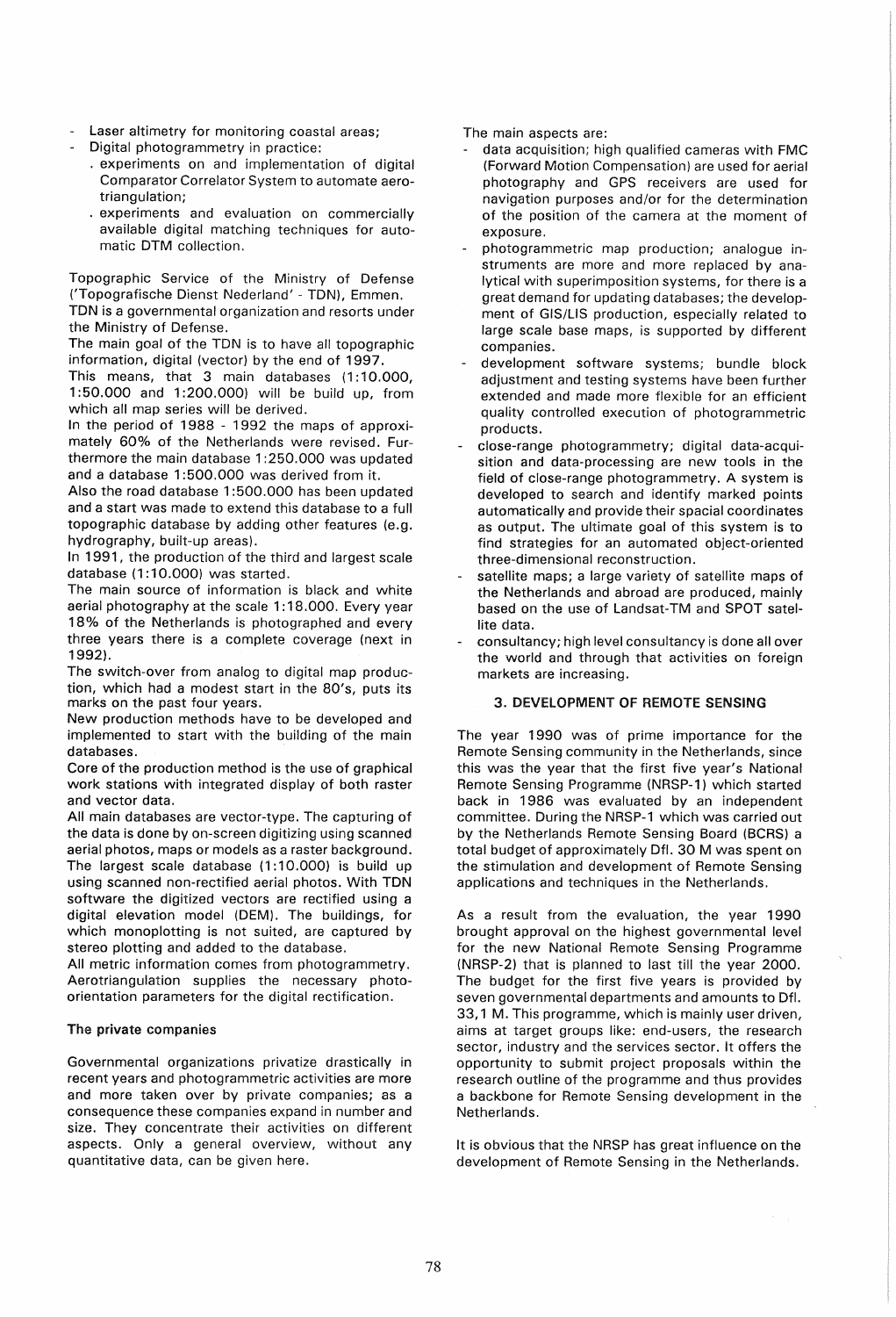The period under review, 1988 - 1992, was mainly dedicated to accomplish the objectives of the NRSP-1 e.g.:

- stimulation of the operational use of remote sensing techniques with the secondary aim to bring them on a viable commercial basis;
- preparing for the ERS-1 project;
- stimulation of research into new remote sensing applications also in view of the needs of developing countries;
- stimulation of RS technology development;
- improvement of the infrastructure with regard to the RS user community.

NRSP-2, which is to be mainly user driven, will be subject to the following four priorities:

- preparing applications of remote sensing techniques;
- developing commercial remote sensing products in the services sector;
- preparing for use of data emanating from sources such as the ESA Earth Observation Satellite Systems (emphasizing the research into world climate change and the environment);
- developing applications in forestry and environmental science within the framework of development cooperation.

One of the long term objectives, to be achieved within the ten year plan period is to establish a permanent infrastructure for remote sensing in the Netherlands in the interests of information provision, coordination of national activities and the institution of a point of contact for national and international use.

In the field of the BCRS 'technology paragraph' a number of industries were involved in the preparation of projects aiming at the development and construction of remote sensing instrumentation.

In 1988 consensus was reached with the Ministry of Defence on the mutual funding of a definition study for an advanced airborne polarimetric C-band synthetic aperture radar (PHARUS).

In 1989 the Minister of Education and Science transferred the management and consequently the maintenance of the sensors of two advanced data recording systems the DUTSCAT (Delft University of Technology Scatterometer) and CAESAR (CCD Airborne Experimental Scanner for Applications in Remote Sensing) to the BCRS.

Both systems were placed in an "instrumentpool". The Phased Array Universal SAR (PHARUS/PHARS) and the Laser Experimental Active Fluorescensor (LEAF) which is mainly intended to study the effects of air pollution on forests and is developed by EARS B.V., NEDINSCO B.V. and the Institute of Applied Physics TNO-TU, will also be added to this pool.

After the validation phase of the CAESAR scanner a number of operational missions were flown in different configurations both for land and sea observation. Further a special spectral filterset was developed for inland water observation.

A prototype SAR system called Pharus Research System (PHARS ) was completed in 1990 and used for several missions including participation in the ERS-1 validation campaign in November 1991 . The system was developed by a team in which the National Aerospace Laboratory NLR and Delft University of Technology work together with the Physics and Electronics Laboratory (FEL-TNO), which leads the development. The full system called Phased Array Universal SAR (PHARUS), which is now under development, is scheduled for its first flight in 1994.

The more research oriented Remote Sensing projects are performed within the governmental bodies and institutes.

In the following the main lines for this type of work are given.

At the Survey Department of the Ministry of Transport and Public Works, the research focuses on tidal, coastal and inland water monitoring, vegetation monitoring and processes at the land-sea interface. To fulfil this task a combination of remote sensing data and numerical models and integration of remotely sensed spatial information with other types of geoinformation into GIS systems is performed.

The Winand Staring Centre is involved in land cover classification, evaporation/transportation modelling and the global mapping of the earth energy balance. In this context operational applications are developed, hydrological models and GIS are integrated in RS image processing in addition the WSC participates in international programmes like HAPEX and EPOCH.

At the Centre for Agrobiologicai Research (CABO-DLO), two major Remote Sensing themes have been pursued.

- Research was conducted on the growth monitoring of agricultural crops with optical and radar RS. Techniques were developed to link RS data with crop growth simulation models for yield estimation.
- The possibilities of radar techniques (multi frequency, -polarisation, -temporal, - incidence angle) for classification and characterisation of crops were investigated.

The Physics and Electronics Laboratory FEL-TNO is apart from the PHARUS development active in research on wind scatterometry, radar polarimetry and sea bottom typography using radar data. They also participated in the validation campaign of ERS-1 satellite in which a radar system for the monitoring of waves, currents and (oi!)spills was used.

The Royal Netherlands Meteorological Institute KNMI operates a receiving station for meteorological satellite products. On an operational basis this produces apart from the use of remote sensing data for weather forecasts vegetation index and sea surface temperature maps. The research activities of KNMI are shifted from mainly meteorological research towards research on changes in climate and environment.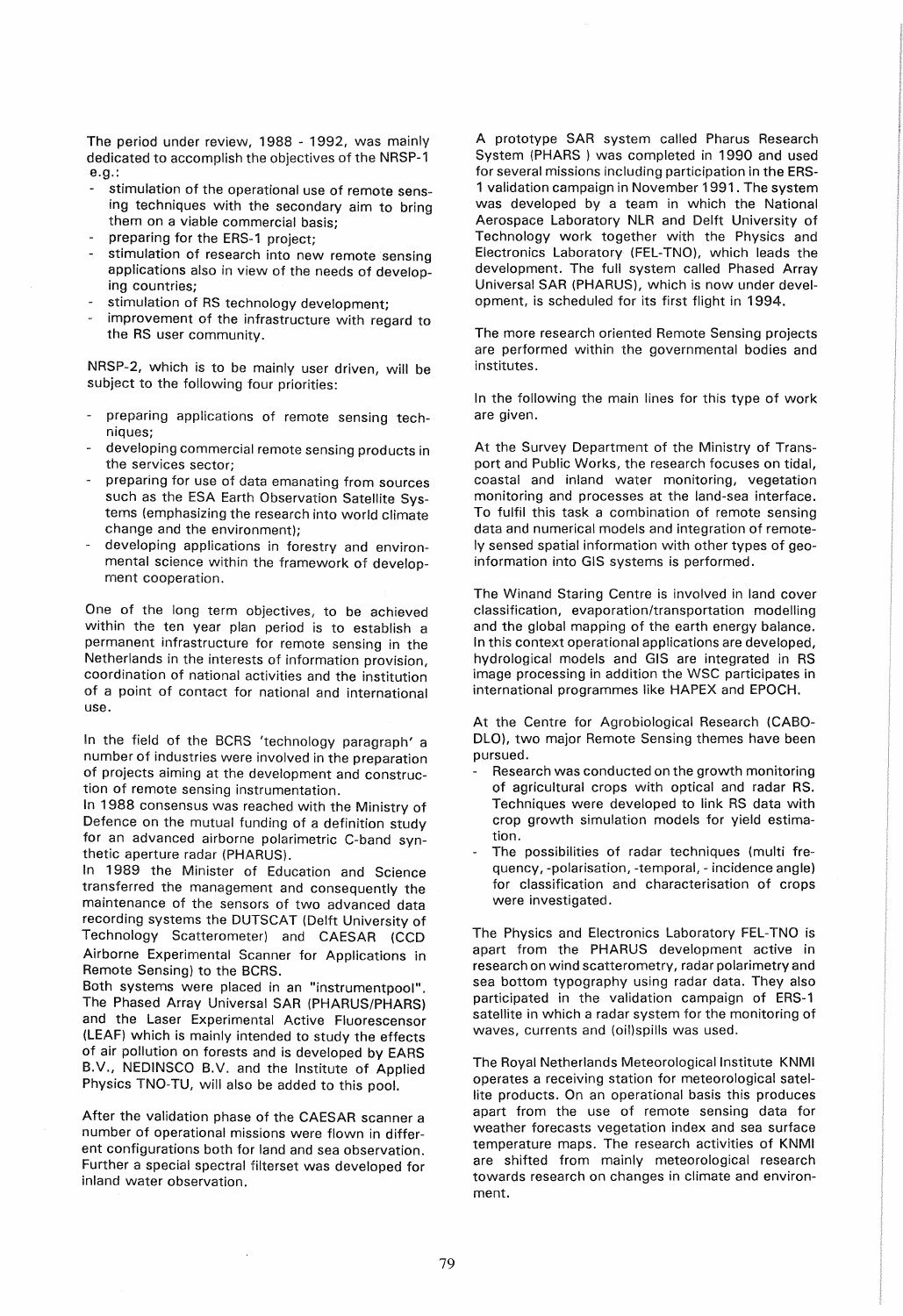The National Aerospace Laboratory NLR offers Remote Sensing user support, acts as a satellite data distribution centre, is involved in the development of operational Remote Sensing data extraction systems and operates the national Remote Sensing instruments from its laboratory aircraft.

In the Netherlands a number of engineering and consultancy companies are active world wide. To support the tasks which are performed on contract basis, a general trend in research on the integration of GIS and Remote Sensing data can be noticed. This results in the marketing of improved land use classification results, cartographic products, evapotranspiration mapping and studies on methods to identify environmental problems. In the limited scope of this report it is not possible to mention their activities all individually, for further details the list of companies and institutes which contributed to this report should be consulted.

An exception is made for the recently developed EARS-PPM, a hand held field fluorimeter, which measures the photosynthetic quantum yield.

### 4.EDUCATION AND RESEARCH

In this section only the new developments in education and research for the period 1988-1992 will be summarized. The following acronyms will be used:

- TUD: Delft University of Technology
- WAU: Wageningen Agricultural University
- ITC: International Institute for Aerial Survey and Earth Sciences

New subjects have been introduced in the university curriculum for geodetic engineer TUD concerning the subject photogrammetry and remote sensing. Still subjects as (analogue and) analytical photogrammetry with analytical instruments, triangulation by independent models and bundle adjustment are in the program. But more and more attention is paid to digital photogrammetry; in particular in the curriculum for senior students. A special course on remote sensing is introduced. A substantial number of engineer theses is related to digital photogrammetry and remote sensing.

Research subjects at the chair of photogrammetry and remote sensing of the Faculty of Geodetic Engineering were:

- Geodetic and semantic data collection from (stereo) digital images obtained by satellites of digital aerial photos.
- Automatic GIS (Geographical Information Systems) updating from digital imageries using GIS knowledge.
- (Semi) automatic extraction of roads from SPOT images and large scale digital aerial images.
	- Close-range photogrammetry; subjects such as:
	- object surface measurements and replication by
	- photogrammetry and computer aided design.
	- motography, a method of determining position of moving objectives.

Connection digital mapping and filed completion. Several research projects are done in cooperation with governmental agencies and private companies.

At the Department of Land Surveying and Remote Sensing of WAU the main education activities are:

Landsurveying, photogrammetry, digital mapping, remote sensing and geo-information systems (GIS). For remote sensing and GIS new lecture series have been developed ranging from the introductory level to the advanced level.

The Department gives courses at graduate and postgraduate level.

The Department is involved in research on remote sensing, GIS and their interaction.

Research in remote sensing concentrates on:

- 1. Model development for the integration of remote sensing data from different sensor types in the optical and microwave spectral regions (synergy) for agricultural applications.
- 2. The use of GIS data as a priori knowledge for land use monitoring with remote sensing.

Research in GIS concentrates on:

- 1. Data modelling and process modelling at different levels.
- 2. Contextual semantic object definitions and contextual transformations of geo-information.
- 3. Special attention is paid to the interrelationship of geometric and thematic data and handling uncertainty.

The main activities of the ITC are education, research and consulting.

In 1988, ITC decided to phase out technician and some technologist training in The Netherlands since government policy supported such training abroad. Also the proportion of one year Post Graduate Diploma and two year M.Sc. students was increased. In 1990, the policy was accepted to adjust the intake to yield a profile of 5% technologists, 75% post graduates and 20% M.Sc.

Apart from a few major research projects, e.g. the development of ILWIS (Integrated Land and Watershed Management Information System), research production at ITC has always been rather fragmented. In 1989, a formal structure for research production was implemented by setting up a programme for focusing research on the improvement of survey and environmental monitoring in support of planning and management.

In the period 1988-1992, the ITC continued to submit proposals to various sponsors and client organizations. Although it is not possible at this place to mention a small number of these proposals, one should be explicitly mentioned. An important new project awarded to ITC in 1990 by the Commission of the European Communities concerned providing support to RECTAS in Ile-Ife, Nigeria.

### 5. SCIENTIFIC AND PROFESSIONAL ASSOCIATION

Faculty of Geodetic Engineering Delft University of Technology main activity: Education and research Thijsseweg 11 2629 JA DELFT, The Netherlands Telephone: (31) 15 - 782577 Telefax: (31) 15 - 782348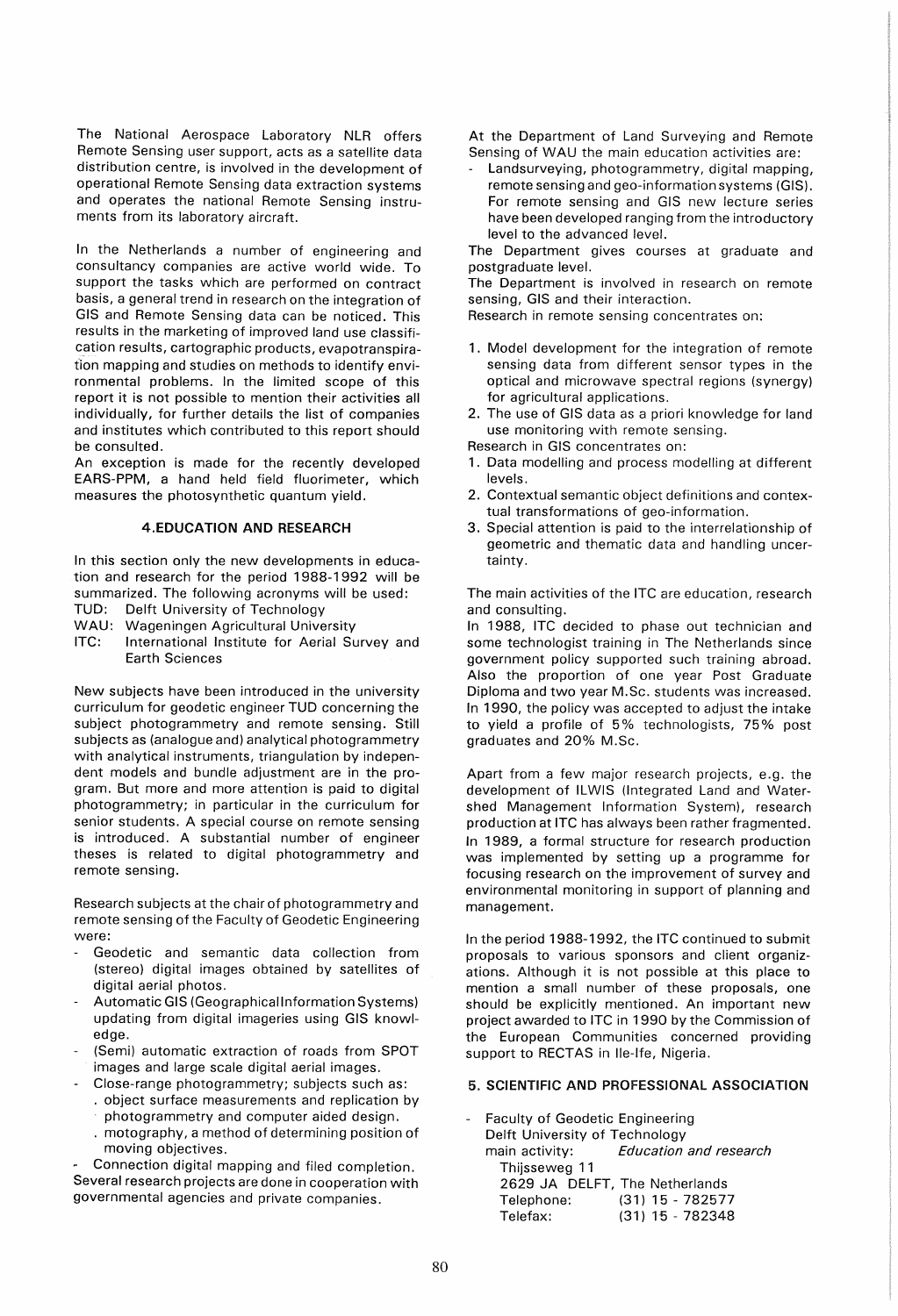- Wageningen Agricultural University Department of Landsurveying and Remote Sensing Centre for Geo-information Processing<br>main activity: Education and re Education and research on remote sensing and GIS P.O. Box 339 6700 AH WAGENINGEN, The Netherlands Telephone: (31) 8370 - 82910 Telefax: (31) 8370 - 84643 International Institute for Aerospace Survey and Earth Sciences main activity: Education, research and consulting P.O. Box 6 7500 AA ENSCHEDE, The Netherlands Telephone: (31) 53 - 874444 Teiefax: (31) 53 - 874400 Meetkundige Dienst van de Rijkswaterstaat (Survey Department, Ministry of Transport, Public Works and Water Management) main activity: Photogrammetry and remote sensing applications Kanaalweg 3B 2628 EB DELFT, The Netherlands Telephone: (31) 15 - 691111 (31) 15 - 618962 - Topografische Dienst Nederland (TON) main activity: National mapping agency Bendienplein 5 P.O. Box 115 7800 AC EMMEN, The Netherlands Telephone: (31) 5910 - 96911 (31) 5910 - 96296 Department of Photogrammetry, Cadastral Service, Ministry of Housing, Physical Planning and Environment.<br>main activity: Photogrammetric production of the Large Scale Base Map of the Netherlands P.O Box 9046 7300 GH APELDOORN, The Netherlands Telephone: (31) 55 - 285320 Telefax: (31) 55 - 557709 Beleidscommissie Remote Sensing (B.C.R.S.) main activity: Management of the National Remote Sensing Programme c/o Meetkundige Dienst Kanaalweg 3b 2628 EB DELFT, The Netherlands Telephone: (31) 15 - 691111 Telefax: (31) 15 - 618962 Winand Staring Centrum, Instituut voor Onderzoek van het Landelijk Gebied Ministerie van Landbouw, Natuurbeheer en Visserij main activity: P.O. Box 125 Integrated Land, soil and water research 6700 AC WAGENINGEN, The Netherlands Telephone: (31) 8370 - 74200 Telefax: (31) 8370 - 24812

Centre for Agribiological Research (CABO-DLO) main activity: Remote sensing as input for crop growth modelling and classification Bornsesteeg 65 P.O. Box 14 6700 AA WAGENINGEN, The Netherlands Telephone: (31) 8370 - 75700 Telefax: (31) 8370 - 23110 DHV Raadgevend Ing. Bureau b.v. main activity: Services on geo-information and satellite imagery. Laan 1914 35 3818 EX AMERSFOORT, The Netherlands<br>Telephone: (31) 33 - 682500 (31) 33 - 682500 Telefax: (31) 33 - 682601 Ingenieursbureau voor Environmental Analysis and Remote Sensing B. V. EARS main activity: Advanced Remote Sensing R&D and application, operational evapotranspiration mapping Kanaalweg 1 P.O. Box 449 2600 AK DELFT, The Netherlands<br>Telephone: (31) 15 - 562404 Telephone: (31) 15 - 562404<br>Telefax: (31) 15 - 623857  $(31)$  15 - 623857 Eftas-Nederland v.o.f. Teledetectie en Geoinformatica main activity: Consulting company on photogrammetry and remote sensing data interpretation Telgenkamp 1 7576 EG OLDENZAAL, The Netherlands Telephone: (31) 5410 - 15544 Telefax: (31) 5410 - 30274 Euroconsult B.V., IT Department main activity: Production of custom-made remote sensing and GIS products P.O. Box 441 6800 AK ARNHEM, The Netherlands Telephone: (31) 85 - 577111 Telefax: (31) 85 - 577577 **Eurosense** Remote Sensing Department main activity: Aerial surveys, photo and satellite image interpretation, consultancy Mathenessestraat 43 4843 EA BREDA, The Netherlands Telephone: (3'1) 76 - 658850 Telefax: (31) 76 - 655999 - Ingenieursbureau Geodelta B.V. main activity: Software systems for geodetic and photogrammetric use Oude Delft 175 2611 HB DELFT, The Netherlands Telephone: (31) 15 - 158188 Telefax: (31) 15 - 158154